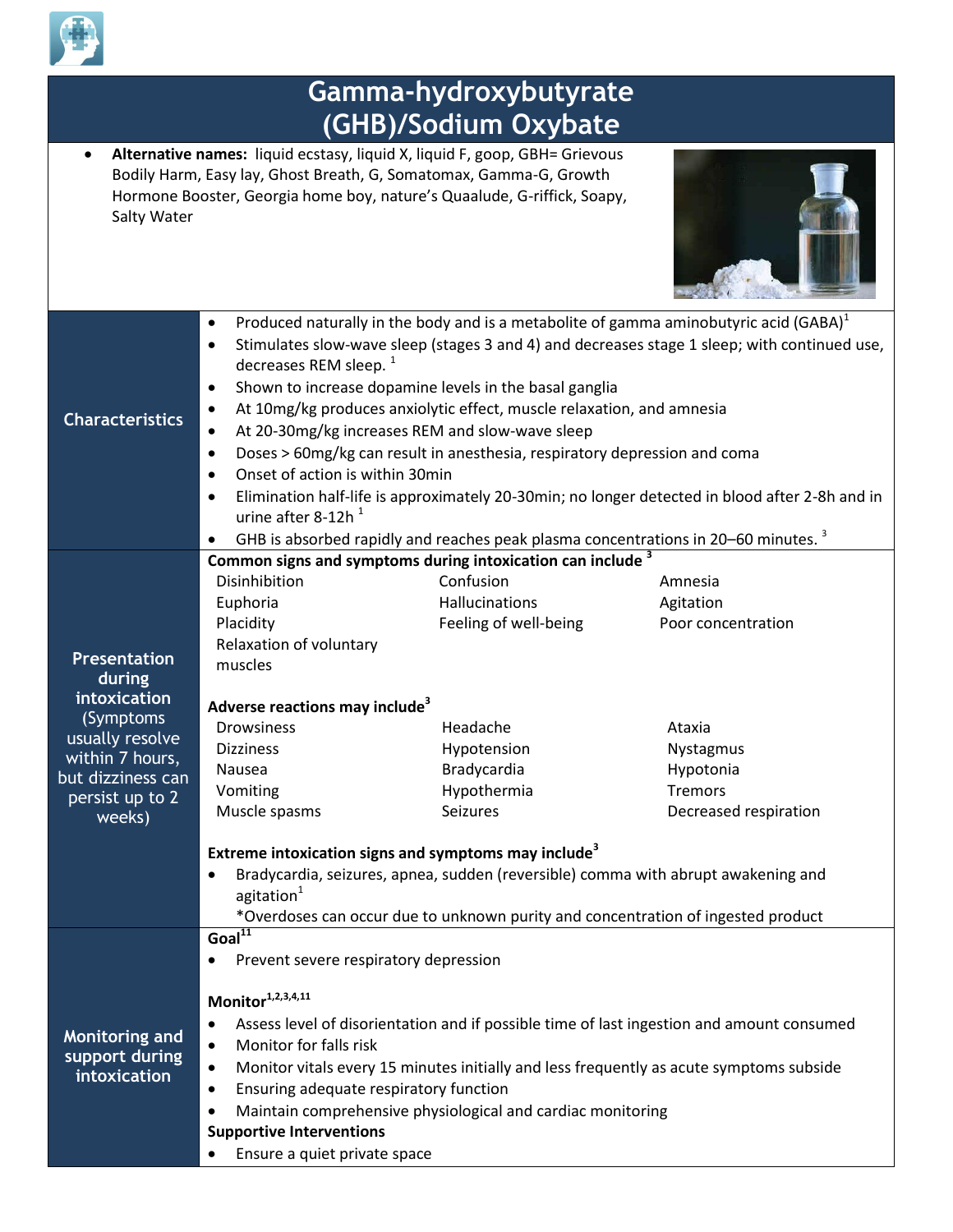

| Monitoring and<br>support during<br>intoxication<br>(Continued)          | Frequently orient client to reality and surroundings<br>$\bullet$<br>Promote fluid and food intake as tolerated<br>$\bullet$<br>Atropine may be used for persistent symptomatic bradycardia<br>$\bullet$<br>If breathing is laboured, refer to an intensive care unit.<br>$\bullet$<br>No known antidote for toxicity<br>$\bullet$ |                                                                                 |                                                                                                                                                                                                                                    |  |  |  |
|--------------------------------------------------------------------------|------------------------------------------------------------------------------------------------------------------------------------------------------------------------------------------------------------------------------------------------------------------------------------------------------------------------------------|---------------------------------------------------------------------------------|------------------------------------------------------------------------------------------------------------------------------------------------------------------------------------------------------------------------------------|--|--|--|
| Withdrawal                                                               | Symptoms may include <sup>1</sup>                                                                                                                                                                                                                                                                                                  |                                                                                 |                                                                                                                                                                                                                                    |  |  |  |
| presentation <sup>1</sup>                                                | Nausea                                                                                                                                                                                                                                                                                                                             | Insomnia                                                                        | Confusion                                                                                                                                                                                                                          |  |  |  |
| symptoms occur<br>1-6 hours after                                        | Vomiting                                                                                                                                                                                                                                                                                                                           | Anxiety                                                                         | Tremor                                                                                                                                                                                                                             |  |  |  |
| abrupt cessation                                                         |                                                                                                                                                                                                                                                                                                                                    |                                                                                 |                                                                                                                                                                                                                                    |  |  |  |
| and can last 5-15                                                        | After chronic use <sup>1</sup><br>Mild tachycardia and hypertension<br>$\bullet$<br>Can progress to delirium with auditory and visual hallucinations<br>$\bullet$                                                                                                                                                                  |                                                                                 |                                                                                                                                                                                                                                    |  |  |  |
| days after                                                               |                                                                                                                                                                                                                                                                                                                                    |                                                                                 |                                                                                                                                                                                                                                    |  |  |  |
| chronic use                                                              |                                                                                                                                                                                                                                                                                                                                    |                                                                                 |                                                                                                                                                                                                                                    |  |  |  |
|                                                                          | Monitor <sup>1,11</sup>                                                                                                                                                                                                                                                                                                            |                                                                                 |                                                                                                                                                                                                                                    |  |  |  |
|                                                                          |                                                                                                                                                                                                                                                                                                                                    |                                                                                 |                                                                                                                                                                                                                                    |  |  |  |
|                                                                          | Mental Status (include risk of self-harm and suicide, agitation, anxiety)<br>$\bullet$                                                                                                                                                                                                                                             |                                                                                 |                                                                                                                                                                                                                                    |  |  |  |
| <b>Monitoring and</b>                                                    | Physical status (vital signs, GI distress, respiratory and cardiological function)<br>$\bullet$                                                                                                                                                                                                                                    |                                                                                 |                                                                                                                                                                                                                                    |  |  |  |
| support during                                                           | <b>Risk for falls</b><br>$\bullet$                                                                                                                                                                                                                                                                                                 |                                                                                 |                                                                                                                                                                                                                                    |  |  |  |
| withdrawal                                                               | Hydration/Nutrition<br>$\bullet$                                                                                                                                                                                                                                                                                                   |                                                                                 |                                                                                                                                                                                                                                    |  |  |  |
|                                                                          | Supportive Interventions <sup>1,11</sup>                                                                                                                                                                                                                                                                                           |                                                                                 |                                                                                                                                                                                                                                    |  |  |  |
|                                                                          | Provide reassurance and calming techniques.<br>$\bullet$                                                                                                                                                                                                                                                                           |                                                                                 |                                                                                                                                                                                                                                    |  |  |  |
|                                                                          | Encourage fluids and nutrition as tolerated<br>$\bullet$                                                                                                                                                                                                                                                                           |                                                                                 |                                                                                                                                                                                                                                    |  |  |  |
|                                                                          | $\bullet$                                                                                                                                                                                                                                                                                                                          | Diazepam has been used to treat GHB withdrawal                                  |                                                                                                                                                                                                                                    |  |  |  |
|                                                                          |                                                                                                                                                                                                                                                                                                                                    |                                                                                 |                                                                                                                                                                                                                                    |  |  |  |
| <b>Potential</b><br><b>Complications</b>                                 | Coma reported in doses > 60mg/kg $^1$<br>$\bullet$<br>٠<br>alcohol. $3, 4$<br>Overdose may present as <sup>3, 4</sup> :<br>$\bullet$<br>Nausea and vomiting<br><b>Seizures</b>                                                                                                                                                     | Respiratory depression<br>Coma                                                  | GHB overdose is a real danger, usually occurring within 15-20 minutes of ingestion. Most<br>fatalities associated with GHB occur when it is taken with other substances, most notably<br>Aggressive outbursts<br>Slowed heart rate |  |  |  |
|                                                                          |                                                                                                                                                                                                                                                                                                                                    |                                                                                 |                                                                                                                                                                                                                                    |  |  |  |
|                                                                          | HIV medications (Ritonavir and Saquinavir) <sup>5</sup>                                                                                                                                                                                                                                                                            |                                                                                 |                                                                                                                                                                                                                                    |  |  |  |
|                                                                          | Interferes with the metabolism of GHB via CYP3A4 enzymes, amplifying GHB-depressant                                                                                                                                                                                                                                                |                                                                                 |                                                                                                                                                                                                                                    |  |  |  |
|                                                                          | effects which may lead to loss of consciousness                                                                                                                                                                                                                                                                                    |                                                                                 |                                                                                                                                                                                                                                    |  |  |  |
|                                                                          | With Benzodiazepines <sup>5</sup>                                                                                                                                                                                                                                                                                                  |                                                                                 |                                                                                                                                                                                                                                    |  |  |  |
|                                                                          | GHB may alter the response of midazolam at the GABA receptors, leading to agitation                                                                                                                                                                                                                                                |                                                                                 |                                                                                                                                                                                                                                    |  |  |  |
|                                                                          | and confusion                                                                                                                                                                                                                                                                                                                      |                                                                                 |                                                                                                                                                                                                                                    |  |  |  |
|                                                                          | Enhance CNS depressant effects of GHB<br>$\bullet$                                                                                                                                                                                                                                                                                 |                                                                                 |                                                                                                                                                                                                                                    |  |  |  |
| <b>Notable</b>                                                           | With Sedating antidepressants, Antipsychotics, General anesthetics, Hypnotics, Opioids,<br>Muscle Relaxants <sup>6</sup>                                                                                                                                                                                                           |                                                                                 |                                                                                                                                                                                                                                    |  |  |  |
| <b>Drug</b>                                                              |                                                                                                                                                                                                                                                                                                                                    |                                                                                 |                                                                                                                                                                                                                                    |  |  |  |
| interactions                                                             | May enhance the CNS depressant effect of GHB leading to impaired consciousness and<br>$\bullet$                                                                                                                                                                                                                                    |                                                                                 |                                                                                                                                                                                                                                    |  |  |  |
| respiratory depression<br>With Valproate and Ethosuximide <sup>7,8</sup> |                                                                                                                                                                                                                                                                                                                                    |                                                                                 |                                                                                                                                                                                                                                    |  |  |  |
|                                                                          |                                                                                                                                                                                                                                                                                                                                    |                                                                                 |                                                                                                                                                                                                                                    |  |  |  |
|                                                                          | Inhibition of GHB-dehydrogenase                                                                                                                                                                                                                                                                                                    |                                                                                 |                                                                                                                                                                                                                                    |  |  |  |
|                                                                          | Increased serum concentration of GHB --> Increased sleepiness, dizziness, nausea and<br>$\bullet$                                                                                                                                                                                                                                  |                                                                                 |                                                                                                                                                                                                                                    |  |  |  |
|                                                                          |                                                                                                                                                                                                                                                                                                                                    |                                                                                 | cognitive impairment                                                                                                                                                                                                               |  |  |  |
|                                                                          |                                                                                                                                                                                                                                                                                                                                    |                                                                                 |                                                                                                                                                                                                                                    |  |  |  |
|                                                                          | With Alcohol <sup>9</sup>                                                                                                                                                                                                                                                                                                          |                                                                                 |                                                                                                                                                                                                                                    |  |  |  |
|                                                                          |                                                                                                                                                                                                                                                                                                                                    | Enhanced respiratory depression, greater decreases in $O2$ sat, and hypotension |                                                                                                                                                                                                                                    |  |  |  |
|                                                                          | With Topiramate <sup>10</sup>                                                                                                                                                                                                                                                                                                      | Adverse effects are more pronounced at higher GHB doses                         |                                                                                                                                                                                                                                    |  |  |  |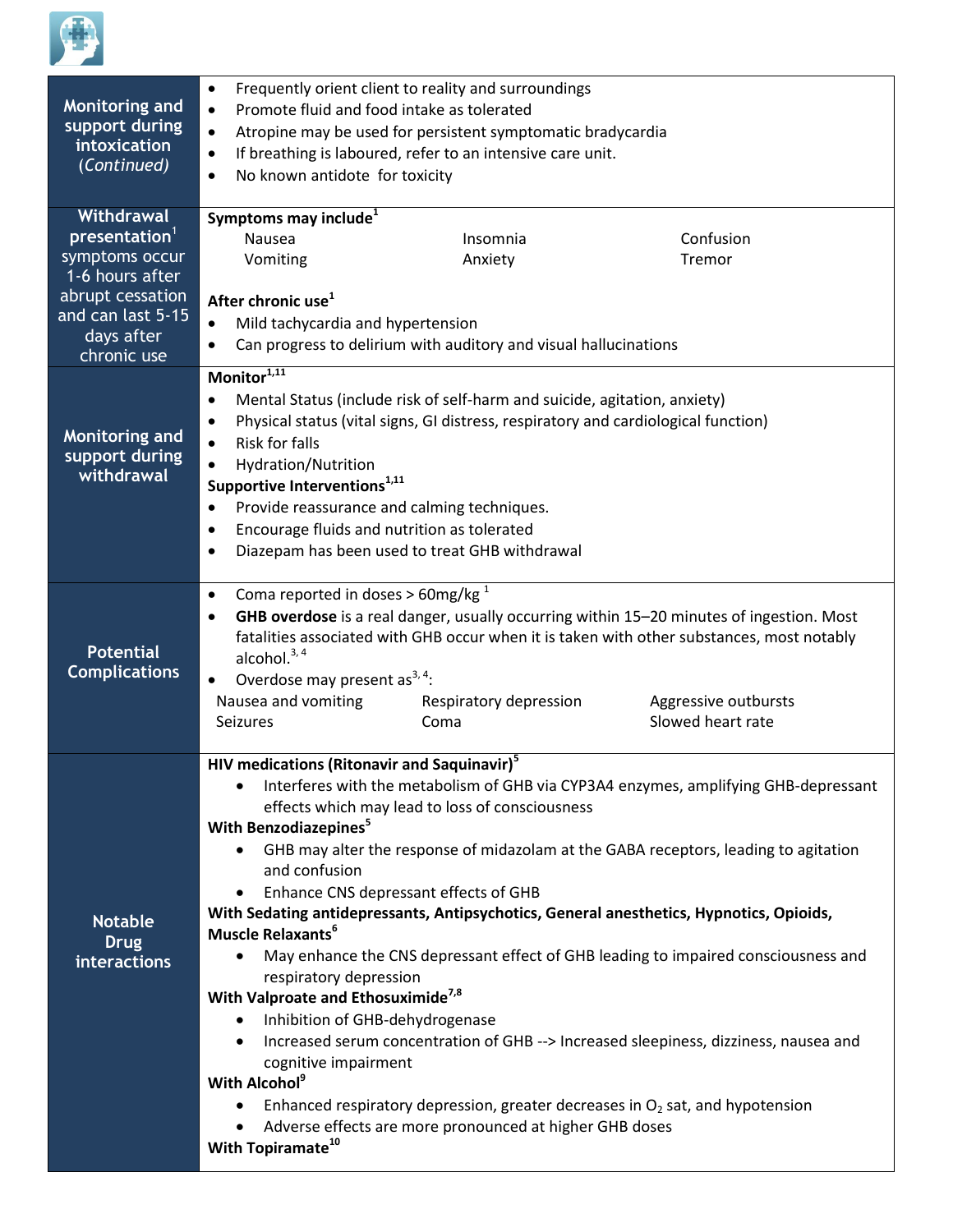

| <b>Notable</b><br><b>Drug</b> | Topiramate increases GABA activity at its neuroceptors<br>$\bullet$                                  |  |  |
|-------------------------------|------------------------------------------------------------------------------------------------------|--|--|
|                               | May increase serum concentration of GHB --> Myoclonic jerks, miosis, rapid onset of<br>$\bullet$     |  |  |
|                               | coma                                                                                                 |  |  |
| <i>interactions</i>           |                                                                                                      |  |  |
| (Continued)                   | <b>With Cannabis</b>                                                                                 |  |  |
|                               | Increased pharmacological effects <sup>1</sup><br>$\bullet$                                          |  |  |
|                               | <b>With Stimulants</b>                                                                               |  |  |
|                               | Increased pharmacological effects <sup>1</sup><br>$\bullet$                                          |  |  |
| <b>Psychiatric</b>            | In small doses, it leads to feelings of well-being, lowered inhibitions, sedation, poor<br>$\bullet$ |  |  |
| effects                       | concentration, confusion, amnesia, euphoria and hallucinations. It may lead to agitation             |  |  |
|                               |                                                                                                      |  |  |
|                               | and aggression <sup>1</sup>                                                                          |  |  |